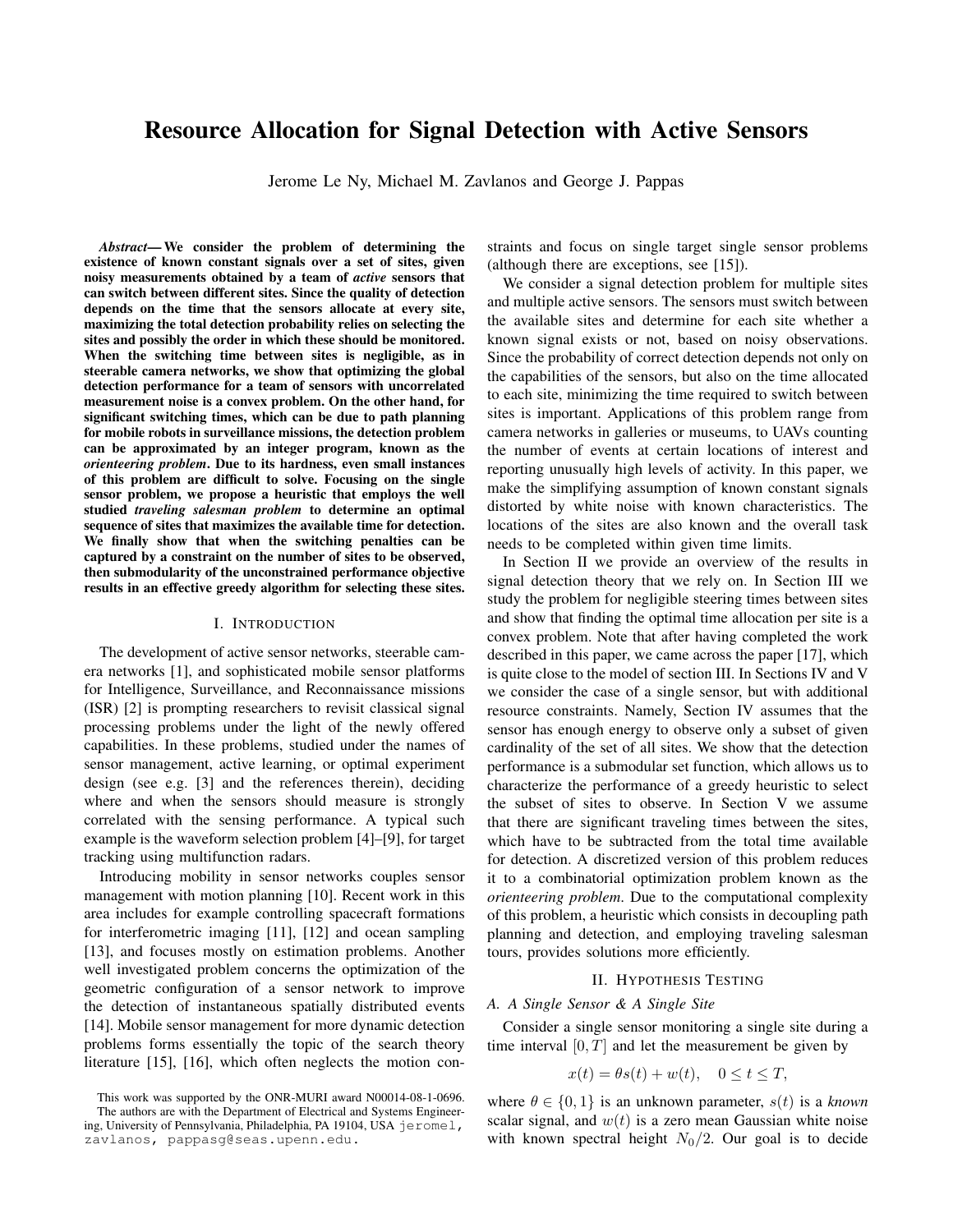between the hypothesis H<sub>0</sub> with  $\theta = 0$ , i.e.,  $x(t) = w(t)$ , and H<sub>1</sub> with  $\theta = 1$ , i.e.,  $x(t) = s(t) + w(t)$ . Equivalently, we want to infer from the measurements if the signal  $s(t)$ is present at the site or not. An optimal detector [18] first passes the measured signal through a correlation filter  $y = \int_0^T s(t)x(t)dt$ . Then y is the realization of a Gaussian random variable Y with conditional mean

$$
\mathbb{E}[Y|\mathbf{H}_0] = 0, \ \mathbb{E}[Y|\mathbf{H}_1] = \int_0^T |s(t)|^2 dt =: ||s||_T^2 = \mu_1,
$$

and variance under both hypothesis equal to  $\frac{N_0}{2} \int_0^T |s(t)|^2 dt = \sigma_0^2$ . Following the filter, the detector compares  $y$  to a threshold. More precisely, consider the likelihood ratio (LR)

$$
L(y) = \frac{p_1(y)}{p_0(y)} = \frac{\frac{1}{\sqrt{2\pi\sigma_0^2}}e^{-(y-\mu_1)^2/2\sigma_0^2}}{\frac{1}{\sqrt{2\pi\sigma_0^2}}e^{-y^2/2\sigma_0^2}} = e^{y\mu_1/\sigma_0^2 - \mu_1^2/2\sigma_0^2}.
$$

This LR is compared to a threshold  $\tau$  that depends on the chosen performance criterion [18], [19]. Equivalently, we test the log-likelihood ratio

$$
\frac{y\mu_1}{\sigma_0^2} - \frac{\mu_1^2}{2\sigma_0^2} \sum_{H_0}^{H_1} \log \tau \quad \Rightarrow \quad \frac{y}{\sigma_0} \sum_{H_0}^{H_1} \tilde{\tau} + \frac{\mu_1}{2\sigma_0},
$$

with  $\tilde{\tau} = (\sigma_0 \log \tau)/\mu_1$ . Note that when  $L(y) = \tau$  the optimal test needs in general to randomize the decision, but this case has no influence on the performance of the detector under the Gaussian assumption since it occurs with probability 0. For simplicity, we consider the Bayesian detector with uniform prior on  $H_0$  and  $H_1$  (or equivalently the minimax detector), in which case  $\tau = 1$ . Then, the probabilities of false alarm and missed detection are  $P_F = \mathbb{P}\left(\frac{y}{\sigma_0} > \frac{\mu_1}{2\sigma_0} \middle| y \sim N(0, \sigma_0^2)\right)$  and  $P_M =$  $\mathbb{P}\left(\frac{y}{\sigma_0} < 0 \bigg| y \sim N(\mu_1, \sigma_0^2)\right)$ , and both turn out to be equal to  $1-\Phi(\mu_1/2\sigma_0)$ , where  $\Phi$  is the standard normal cumulative distribution function:  $\Phi(x) = \frac{1}{\sqrt{2}}$  $\frac{1}{2\pi} \int_{-\infty}^{x} e^{-u^2/2} du$ . The total probability of error is

$$
P_e = \frac{1}{2}P_M + \frac{1}{2}P_F = 1 - \Phi(\mu_1/2\sigma_0) = 1 - \Phi(\gamma),
$$

where  $\gamma^2$  denotes the signal-to-noise ratio (SNR)

$$
\gamma^2 = \frac{\mu_1^2}{4\sigma_0^2} = \frac{\|s\|_T^4}{4\frac{N_0}{2}\|s\|_T^2} = \frac{\|s\|_T^2}{2N_0}.
$$

Hence, the probability of error  $P_e$  depends on the observation interval  $[0, T]$  through  $\gamma = ||s||_T / \sqrt{2N_0}$ , with  $||s||_T =$  $\left(\int_0^T |s(t)|^2 dt\right)^{1/2}$ .

#### *B. Multiple Sensors & A Single Site*

Consider now M sensors running their own correlation filters and all observing the same single site. Suppose sensor j observes the site during interval  $I^j = [t^j, t'^j]$  (the sensors do not necessarily all start and stop observing at the same

times  $t^j$  and  $t'^j$ ). Under hypothesis  $H_1$ , sensor j's filter produces the random variable

$$
Y^{j} = \int_{t^{j}}^{t^{j}} s(t)x(t)dt = \int_{I^{j}} s(t)x(t)dt
$$
  
=  $\int_{I^{j}} |s(t)|^{2}dt + \int_{I^{j}} s(t)w^{j}(t)dt$   
 :=  $\mu^{j}(I^{j}) + \int_{I^{j}} s(t)w^{j}(t)dt$ .

with conditional expectation

$$
\mathbb{E}[Y^j | \mathcal{H}_0] = 0, \ \mathbb{E}[Y^j | \mathcal{H}_1] = \int_{I^j} |s(t)|^2 dt =: \mu^j(I^j)
$$

and variance

$$
\text{Var}(Y^j|\text{H}_0) = \text{Var}(Y^j|\text{H}_1) = \frac{N^j}{2} \int_{I^j} |s(t)|^2 dt = \frac{N^j}{2} \mu^j(I^j),
$$

where  $N^{j}/2$  is the spectral height of the Gaussian white measurement noise of sensor  $j$ . The cross-correlations between sensor signals now depend on the specific assumptions. In general,

$$
Cov(Y^{j_1}, Y^{j_2} | H_0) = Cov(Y^{j_1}, Y^{j_2} | H_1)
$$
  
=  $\mathbb{E} \left( \int_{I^{j_1}} s(t) w^{j_1}(t) dt \int_{I^{j_2}} s(t) w^{j_2}(t) dt \right).$ 

Letting  $\mathbb{E}[w^{j_1}(t)w^{j_2}(t')] = \frac{N^{j_1j_2}}{2} \delta(t-t')$  (with  $N^{jj} = N^{j}$ ) we obtain the covariance matrix

$$
\Sigma^{j_1 j_2}(I^{j_1}, I^{j_2}) = \text{Cov}(Y^{j_1}, Y^{j_2} | \mathbf{H}_0) = \text{Cov}(Y^{j_1}, Y^{j_2} | \mathbf{H}_1)
$$
  
= 
$$
\frac{N^{j_1 j_2}}{2} \int_{I^{j_1} \cap I^{j_2}} |s(t)|^2 dt.
$$

Assuming  $\Sigma$  is positive definite, then we can define  $\Omega =$  $\Sigma^{-1}$ . Define further the quantities  $Y = [Y^1 \dots Y^M]^T$  and  $\mu = [\mu^1 \dots \mu^M]^T$ . Then the log-likelihood ratio becomes

$$
\log L(y) = \log \frac{p_1(y)}{p_0(y)} = -\frac{1}{2}(y - \mu)^T \Omega(y - \mu) + \frac{1}{2}y^T \Omega y
$$

$$
= \mu^T \Omega y - \frac{1}{2} \mu^T \Omega \mu.
$$

Under the assumption that all sensors share their information  $y^1, \ldots, y^M$ , the log-likelihood ratio can be computed and results in the following test:

$$
\mu^T \Omega y \underset{\text{H}_0}{\overset{\text{H}_1}{\geq}} \log \tau + \frac{1}{2} \mu^T \Omega \mu
$$

or equivalently

$$
\frac{\mu^T \Omega y}{\sqrt{\mu^T \Omega \mu}} \underset{\text{H}_0}{\overset{\text{H}_1}{\geq}} \frac{\log \tau}{\sqrt{\mu^T \Omega \mu}} + \frac{1}{2} \sqrt{\mu^T \Omega \mu}.
$$

As before, consider the Bayesian detection problem with uniform prior (or minimax detection problem), for which  $\tau = 1$  and so log  $\tau = 0$ . Then  $y \sim N(0, \Sigma)$  under H<sub>0</sub>, and  $\frac{\mu^T \Omega y}{\sqrt{T \Omega}}$  $\frac{y-y_2y}{\mu^T \Omega \mu}$  is a normal random variable with mean 0 and variance

$$
\frac{\mu^T \Omega E[yy^T] \Omega \mu}{\mu^T \Omega \mu} = \frac{\mu^T \Omega \Sigma \Omega \mu}{\mu^T \Omega \mu} = 1,
$$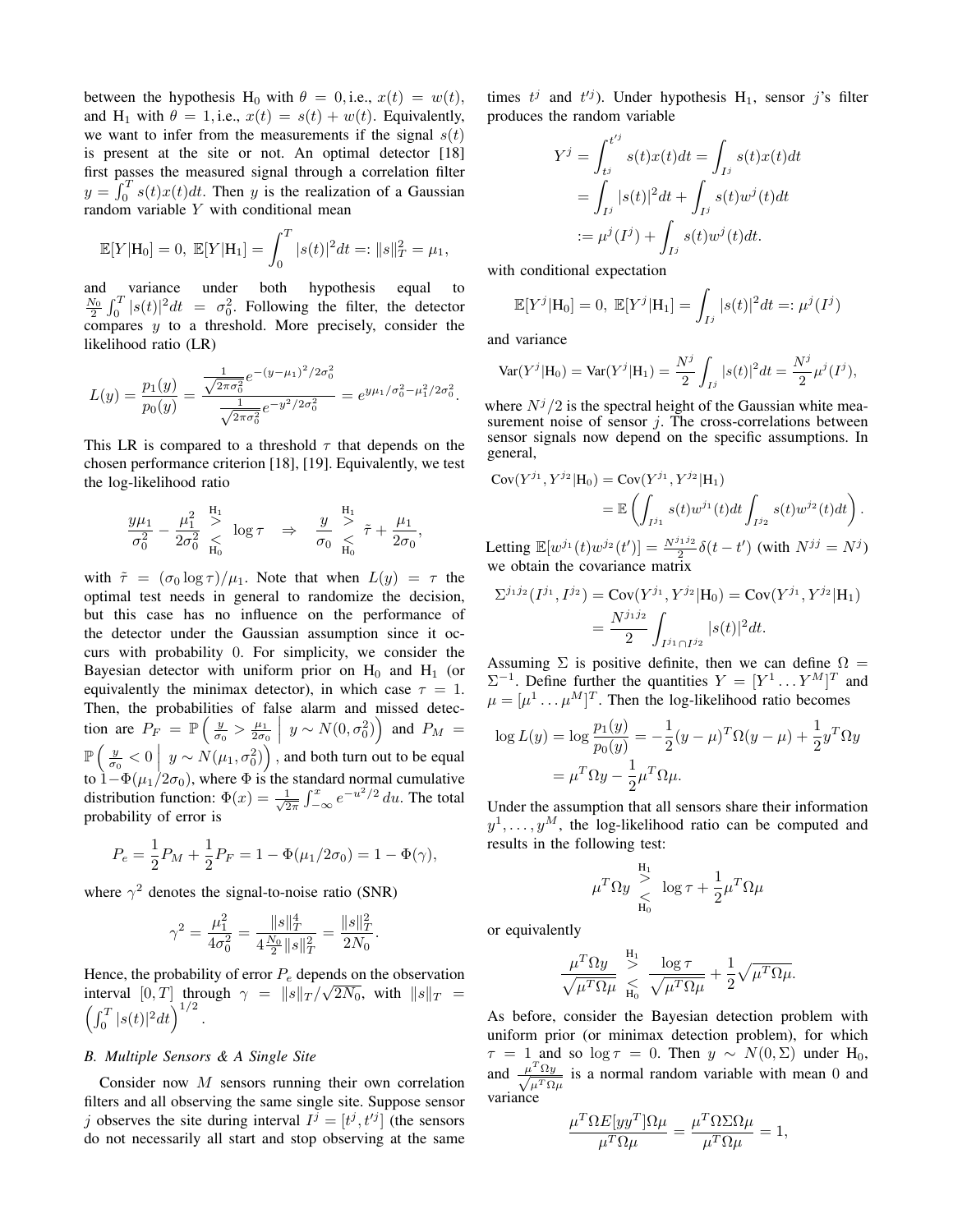

Fig. 1. Plot of the detection times per site and coefficients  $\alpha_i$  for  $n = 15$ sites and total detection times  $T = 3, 15$ . Observe that for small total time T, more time is spent at sites with large  $\alpha_i$ , while the opposite is true for large T. This is due to the shape of the correct detection probability function  $\Phi$  at any given site. Although for small time  $T$  sites with large coefficient  $\alpha_i$  give a higher detection probability, this probability gets saturated at 1 much sooner than it does for sites with low  $\alpha_i$ . Hence, when T is large, it is more beneficial to stay at sites with low  $\alpha_i$ .

so the false alarm probability becomes  $P_F = 1 \Phi(\sqrt{\mu^T \Omega \mu}/2)$ . By symmetry, this is also the probability of missed detection. The total probability of error is then

$$
P_e = \frac{1}{2}P_F + \frac{1}{2}P_M = 1 - \Phi(\sqrt{\mu^T \Omega \mu/2}).
$$

If all noises are independent, then  $\Sigma^{j_1 j_2} = 0$  for  $j_1 \neq j_2$  and so  $\Omega^{jj} = 2/(\mu^j N^j)$ . Hence,

$$
\sqrt{SNR} = \frac{1}{2} \sqrt{\mu^T \Omega \mu} = \frac{1}{2} \sqrt{\sum_{j=1}^M \frac{2 \mu^j (I^j)}{N^j}}
$$

$$
= \sqrt{\frac{1}{2} \sum_{j=1}^M \frac{\|s\|_{I^j}^2}{N^j}} = \sqrt{\sum_{j=1}^M SNR^j}.
$$

In other words, with uncorrelated sensor noises, the total SNR can be obtained by adding the individual sensor SNRs, which greatly simplifies calculations.

## III. TIME ALLOCATION WITHOUT SWITCHING COSTS

In Section II we studied the signal detection problem for a single site and any number of sensors. When multiple sites are considered, an optimal allocation of the available time for detection at each site needs to be determined in order to minimize the total error probability. In this section, we address this problem for the case where the switching times between sites are negligible. This, for instance, is the case for networks of pan-tilt cameras [1].

## *A. A Single Sensor*

Consider first the case of a single sensor observing  $N$ sites, one at a time, in order to determine whether *known* and *constant* signals  $s_1(t) = s_1, s_2(t) = s_2, \ldots, s_N(t) = s_N$ 

are present or not. The observation noise when observing target i is Gaussian with spectral height  $N_i/2$ . Let  $t_i$  be the total time that the sensor spends observing target  $i$ ,  $T$ the total time available to complete the detection task, and  $\alpha_i = |s_i| / \sqrt{2N_i}$ . Along the lines of Section II-A, our goal is to minimize a weighted sum of the error probabilities at all sites, or equivalently

maximize 
$$
\sum_{i=1}^{N} w_i \Phi(\alpha_i \sqrt{t_i})
$$
(1)  
subject to 
$$
\sum_{i=1}^{N} t_i = T, \quad t_i \ge 0, \forall i = 1, ..., N.
$$

where the weights satisfy  $w_i > 0$  for  $i = 1, ..., N$ . Normalizing the times spent at every site, i.e., letting  $p_i =$  $t_i/T$  and  $\beta_i = \alpha_i \sqrt{T}$ , the optimization problem becomes (Fig. 1)

maximize 
$$
\sum_{i=1}^{N} w_i \Phi(\beta_i \sqrt{p_i})
$$
  
subject to  $p = (p_1, ..., p_N) \in \Delta_{N-1}$ , (2)

where  $\Delta_{N-1}$  is the  $(N-1)$ -dimensional simplex

$$
\Delta_{N-1} = \{ x \in \mathbb{R}^N | x_i \ge 0, \sum_{i=1}^N x_i = 1 \}.
$$

In the following lemma we show that the function  $p =$ (p<sub>1</sub>, ...,  $p_N$ )  $\mapsto$   $\Phi(\beta_i\sqrt{p_i})$  is concave. Since a sum of concave functions is concave, Lemma 1 implies that the optimization problem (2), or equivalently (1), is convex.

*Lemma 1:* For any  $\beta_i \geq 0$  and any  $i \in \{1, ..., N\}$ , the EXEMINE 1. For any  $\beta_i \ge 0$  and any  $i \in \{1\}$ <br>function  $p \mapsto \Phi(\beta_i\sqrt{p_i})$  is concave on  $\Delta_{N-1}$ .

*Proof:* Observe first that the univariate function  $p_i \mapsto$  $\Phi(\beta_i\sqrt{p_i})$  is concave on [0, 1]. Indeed,

$$
\frac{d}{dp_i}\Phi(\beta_i\sqrt{p_i}) = \frac{\beta_i}{2\sqrt{p_i}}\frac{1}{\sqrt{2\pi}}e^{-\frac{\beta_i^2 p_i}{2}}
$$

and taking the second derivative we get

$$
\frac{d^2}{dp_i^2}\Phi(\beta_i\sqrt{p_i}) = -1/8 \frac{e^{-1/2\beta_i^2 p_i}\sqrt{2}\beta_i\left(\beta_i^2 p_i + 1\right)}{\sqrt{\pi}p_i^{3/2}},
$$

which is negative in  $(0, 1]$ . To obtain the function of the lemma, we pre-compose with the projection on the  $i^{th}$ coordinate direction, which is linear, hence concavity is preserved [20, p.79]. П

*Remark 1:* The objective function of problem (1) is separable by site and, since there is a single constraint tying the sites together, large-scale instances of this problem can be solved using the *dual decomposition* method, which decomposes at each subgradient step the large N-dimensional problem into N one-dimensional problems [21].

## *B. Multiple Independent Information-Sharing Sensors*

The single sensor case described in Section III-A can be extended to the case of  $M$  sensors sharing all their information. As before, observations of site  $i$  by sensor  $j$ are subject to a Gaussian white noise with spectral height  $N_i^j/2$ , where noises of different sensors are assumed to be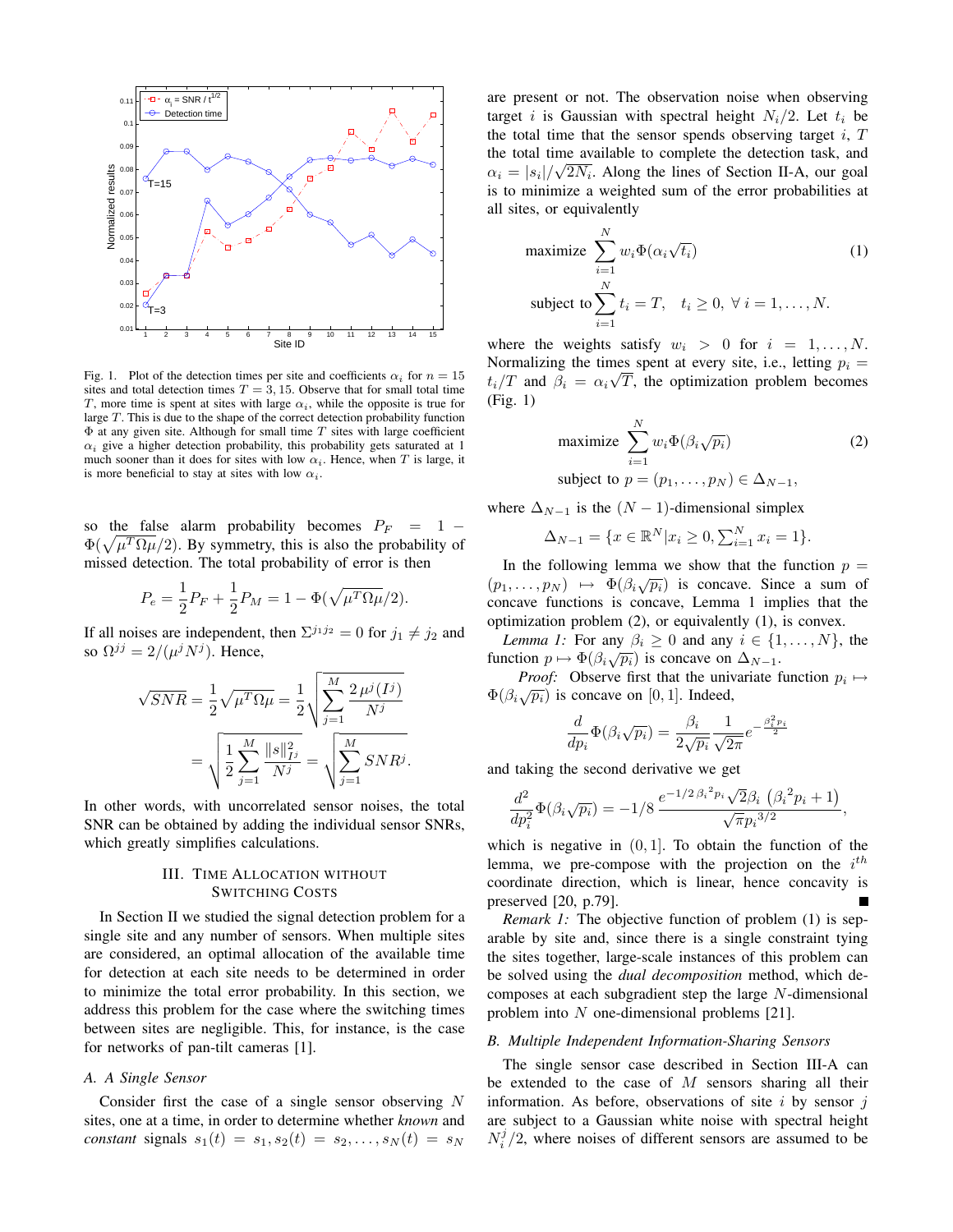independent. Suppose that sensor  $j$  is available for a total time  $T^j$ ,  $j = 1, ..., M$  and let  $t_i^j$  be the time that sensor  $j$  spends observing site  $i$ . Using the results of section II-B, minimizing a weighted sum of the probability of detection error for all sites leads to the program

maximize 
$$
\sum_{i=1}^{N} w_i \Phi\left(\frac{|s_i|}{\sqrt{2}} \sqrt{\sum_{j=1}^{M} \frac{t_i^j}{N_i^j}}\right)
$$
(3)  
subject to 
$$
\sum_{i=1}^{N} t_i^j = T^j, j = 1, ..., M.
$$

$$
t_i^j \ge 0, i = 1, ..., N, j = 1, ..., M.
$$

The decision variables are the times  $t_i^j$  and using Lemma 1, it is easy to see that (3) is a again a convex program. Moreover, it can also be decomposed and solved using dual decomposition methods.

# IV. TIME ALLOCATION AND SITE SELECTION FOR A SINGLE SENSOR

While the detection problem takes a nice convex form when the switching costs between sites are negligible, this is usually not the case when additional resource constraints are introduced. In this section, we consider a single sensor and assume that due to energy constraints, it can only observe at most  $k$  of the  $N$  sites. As before, the the goal is to determine the existence of a constant signal  $s_i(t) = s_i$  at site i and the measurements are subject to a noise with spectral height  $N_i/2$  at that site. Then, the problem addressed in this section is that of selecting a subset of at most  $k$  sites to observe so that the overall weighted detection error probability is minimized.

For a uniform prior  $(\mathbb{P}(\mathbf{H}_0) = \mathbb{P}(\mathbf{H}_1) = 1/2)$  and the Bayesian detection problem under consideration, the error probability associated with not observing a site is  $1/2$ . Let  $\mathcal{N} = \{1, \ldots, N\}$  denote the set of sites, and define the performance function  $v(\cdot)$  for each subset  $S \subseteq \mathcal{N}$  as

$$
v(S) := \max_{\{t_i\}_{i \in S}} \sum_{i \in S} w_i (\Phi(\alpha_i \sqrt{t_i}) - 1) - \sum_{i \notin S} \frac{w_i}{2}
$$
 (4)  
subject to 
$$
\sum_{i \in S} t_i = T, \quad t_i \ge 0, \ i \in S.
$$

The overall weighted detection error probability associated with subset S is  $-v(S)$ . Note that for  $t_i \geq 0$ , we have  $\Phi(\alpha_i\sqrt{t_i}) \geq \frac{1}{2}$ . Rewriting  $\tilde{\Phi}(\alpha_i\sqrt{t_i}) = \Phi(\alpha_i\sqrt{t_i}) - \frac{1}{2}$ , we can equivalently rewrite the objective function as

$$
v(\mathcal{S}) := \max_{\{t_i\}_{i \in \mathcal{S}}} \sum_{i \in \mathcal{S}} w_i \tilde{\Phi}(\alpha_i \sqrt{t_i}) - \sum_{i \in \mathcal{N}} \frac{w_i}{2}.
$$

We obtain the optimization problem

$$
\max_{S \subseteq \mathcal{N}, |S| \le k} v(S). \tag{5}
$$

Clearly a solution S to (5) has  $|S| = k$ . Still, comparing the value of  $v(S)$  for all possible subsets of size k requires solving (4)  $\binom{N}{k}$  times, which can be impractical as N grows. Note, for instance, that for  $N = 2k$  we have  $\binom{2k}{k} \approx$ 

 $\sqrt{\frac{2}{\pi}} \frac{4^k}{\sqrt{2k+1}}$ , which for  $k = 10$  gives approximately  $1.8 \cdot 10^5$ possible subsets of size 10.

To address this problem we propose a greedy heuristic to find a subset S of cardinality k. We initialize the subset of sites as  $S_0 = \emptyset$  and for all future iterations  $1 \le t \le k$  we obtain  $S_t$  by  $S_t = S_{t-1} \cup \{j_t\}$  where

$$
j_t \in \arg\max_{j \notin \mathcal{S}_{t-1}} \{v(\mathcal{S}_{t-1} \cup \{j\})\}.
$$

This step can be executed by simply computing the value  $v(S_{t-1} \cup \{j\})$  of (4) for all  $j \notin S_{t-1}$ . The final set is then  $S_k = \{j_1, \ldots, j_k\}$ . Hence the greedy policy requires the computation of the program (4)  $O(kN)$  times, and the computation at step  $t$  involves  $t$  variables. Characterizing the performance of this greedy heuristic relies on showing *submodularity* of the function  $S \mapsto v(S)$ , i.e.,

$$
v(S_1)+v(S_2) \ge v(S_1 \cap S_2)+v(S_1 \cup S_2), \ \forall S_1, S_2 \subset \mathcal{N}.
$$
 (6)

*Proposition 1:* The function  $S \mapsto v(S)$  is submodular.

*Proof:* The result follows from Theorem 3.5 in [22]: Let  $N = |\mathcal{N}|$  be the number of sites, and  $\delta \in \{0,1\}^N$ be a vector with  $0 - 1$  entries, where  $\delta_i = 1$  if and only if site i is selected. Hence each vector  $\delta$  corresponds to a subset  $S \subset \mathcal{N}$ . Now let  $f_i(p_i, \delta_i) = \delta_i w_i \tilde{\Phi}(\beta_i \sqrt{p_i})$ . Then  $v$  is submodular if and only if the following function is submodular

$$
\tilde{v}(\delta) = \max \sum_{i=1}^{N} f_i(p_i, \delta_i)
$$
\nsubject to

\n
$$
\sum_{i=1}^{N} p_i = 1, \quad p_i \ge 0, \quad i = 1, \ldots, N,
$$

where we identify  $\tilde{v}(\delta)$  and the corresponding  $\tilde{v}(S)$ . Note that summing over all indices  $1 \leq i \leq N$  in the constraint is possible, since for any fixed parameter  $\delta$ , if  $\delta_i = 0$  for some *i*, then  $f_i(p_i, 0) = 0$  implies  $p_i = 0$  in the optimal solution. Hence the constraint  $\sum_{i \in S} p_i = 1$  can be replaced by the constraint  $\sum_{i=1}^{N} p_i = 1$  without changing the value of  $v(\delta)$ .

Consider now two variables  $p_i$  and  $p_j$  of a vector p satisfying the single linear equality constraint  $\mathbf{1}_N^T p = 1$  of (7). In the terminology of [22], we have trivially that  $p_i$  and  $p_j$  are  $\mathcal{B}_0$ -substitutes. Hence we deduce the following: First, for all  $i, j \in \mathcal{N}$ , the optimal value  $p_{i,\alpha}^*(\delta)$  is nonincreasing in  $\delta_j$ . This means that for every  $\delta^1$ ,  $\delta^2$  with  $\delta^1 \leq \delta^2$  and  $\delta^1$  and  $\delta^2$  differing only on the j<sup>th</sup> component we have  $p_i^*(\delta^2) \leq p_i^*(\delta^1)$ . That is, adding one more site j to a set S will reduce the time spent at every site in  $S$  (in the optimal solution) before j was added. Second,  $v(\delta)$  is submodular in  $\delta_i$  and  $\delta_j$  for all  $i, j \in \mathcal{N}$ . According to [22], this means that for every  $\delta^1$  and  $\delta^2$  with  $\delta^1 \leq \delta^2$  and  $\delta^1$  and  $\delta^2$  differing only in the  $i^{\text{th}}$  and  $j^{\text{th}}$  components, we have

$$
\tilde{v}(\delta^1) + \tilde{v}(\delta^2) \leq \tilde{v}(\ldots, \delta_i^1, \ldots, \delta_j^2, \ldots) + \tilde{v}(\ldots, \delta_i^2, \ldots, \delta_j^1, \ldots).
$$

For  $\delta^1$  and  $\delta^2$  corresponding to S and  $\mathcal{S} \cup \{i, j\}, i, j \in \mathcal{N} \backslash \mathcal{S}$ , this inequality can be rewritten

$$
\tilde{v}(S \cup \{i\}) + \tilde{v}(S \cup \{j\}) \ge \tilde{v}(S) + \tilde{v}(S \cup \{i, j\}),
$$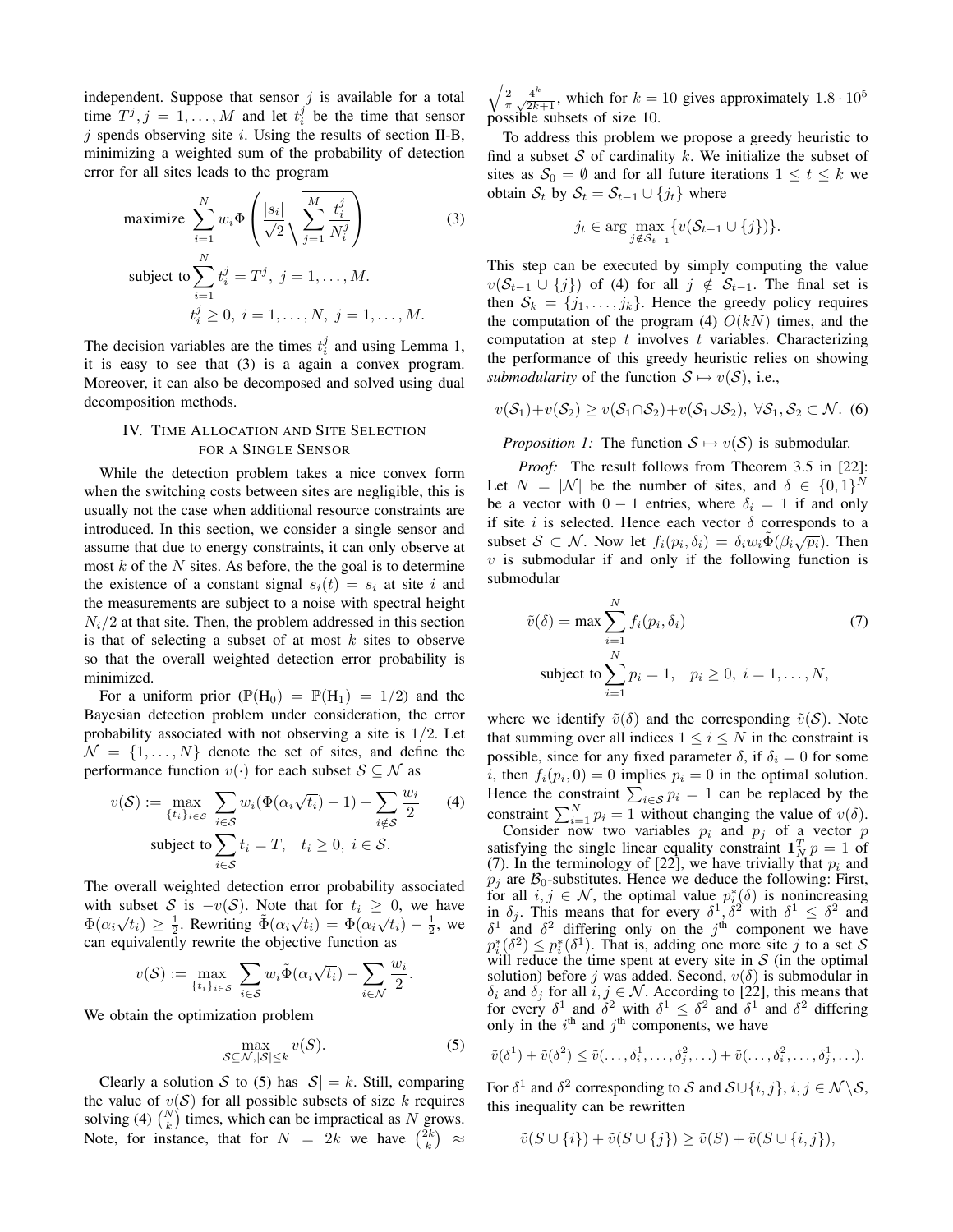which is a necessary and sufficient condition for  $S \to \tilde{v}(S)$ to be submodular according to our definition (6) [23, p.767].

In addition to submodularity, it is also clear that the function  $S \mapsto v(S)$  is nondecreasing, i.e.,  $S \subseteq T \Rightarrow v(S) \leq$  $v(\mathcal{T})$ , and that  $v(\emptyset) = -\sum_{i \in \mathcal{N}} \frac{w_i}{2} =: -W$ . Hence the following proposition is a consequence of Proposition 1 and a result of [24]. Here we denote by  $S_k$  the set of size k selected by the greedy heuristic, by  $P_e(k, S_k)$  its *weighted* detection error probability (i.e.,  $P_e(k, S_k) = -v(S_k)$ ), and by  $P_e^*(k)$  the optimal weighted detection error probability achievable by some subset of size  $k$ .

*Proposition 2:* The greedy algorithm returns a set  $S_k$  such that

$$
P_e(k, S_k) - P_e^*(k) \leq \frac{1}{e}(W - P_e^*(k)).
$$

Note here that  $W$  is the performance we would obtain if none of the sites were selected. Hence the proposition provides a performance guarantee for the greedy heuristic by bounding its difference with respect to the optimum performance achievable.

# V. JOINT PATH PLANNING AND DETECTION FOR A SINGLE MOBILE SENSOR

In sensing applications involving mobile robots, simply abstracting the switching penalties by bounding the number of visited sites as in Section IV does not necessarily capture adequately the joint path planning and scheduling problem that arises. More realistically, there is in general a specified amount of time to complete the whole detection task, including traveling between sites, and minimizing the amount of time spent traveling is critical to maximize the overall probability of correct detection.

In this section, we are given the traveling times between the different sites, and we consider the joint signal detection and path planning problem for a single mobile sensor. We have developed two heuristics to solve this problem. The first, which we do not describe in details due to space constraints, relies on partitioning the total detection probability at every site in a finite number of equal intervals and requiring that the sensor stays at a site for the amount of time necessary to increase the detection probability by a number of such intervals, which is itself a decision variable of the problem. This discretization of the detection benefit and time at every site leads to a well studied integer programming formulation of the problem, known in the literature as the *orienteering problem* [25]–[29] Although the solution to this integer program tends to the optimal solution of the original problem as the discretization becomes finer, solving this integer program can be difficult in practice. To find solutions in a way that scales better with the number of sites we propose a second approximation to the problem, which essentially decouples path planning from detection. In particular, path planning relies on *traveling salesman* tours [30], for which scalable constant factor approximation algorithms and good solvers exist, while detection depends on the solution of problem (4). This heuristic works well in



Fig. 2. Final TSP tour for a sensor observing 40 sites. Alg. 1 returns a tour containing 18 sites. The vehicle starts at site 34, and the edge closing the tour is not shown for clarity.

practice, however, characterizing its accuracy is still work in progress.

In more details, we compute for different subsets of sites a traveling salesman tour that minimizes the total travel time, while the remaining time is optimally allocated, by solving problem (4) for the sites in the tour<sup>1</sup> (Alg. 1). This approach relies on the availability of effective software tools, which are able to find optimal solutions for instances of the Traveling Salesman Problem (TSP) involving hundreds of sites. In particular we used LKH, Helsgaun's implementation of the Lin-Kernighan heuristic, available at [31]. To find a good subset of nodes to include in the tour, we sequentially remove sites one-by-one from the original set. Using this heuristic, results can be obtained for large numbers of sites.

We tested Alg. 1 for 40 sites randomly distributed in the unit square. The signals and noise levels at every site were randomly chosen from the intervals (1,5) and (1,2), respectively. The total available time for the combined motion and detection task was  $T = 5$ . Fig. 2 shows the sub-optimal TSP path that the agent follows. Fig. 3 shows the variation in the performance  $\sum_{i \in S} \tilde{\Phi}(\alpha_i \sqrt{t_i})$  for the successive tours computed by Alg. 1.

## **REFERENCES**

- [1] M. Chu, J. Reich, and F. Zhao, "Distributed attention in large scale video sensor networks," in *Intelligent Distributed Surveilliance Systems*, 2004.
- [2] UAV roadmap, "Unmanned aircraft systems roadmap 2005-2030," Office of the Secretary of Defense, Tech. Rep., 2005. [Online]. Available: http://www.acq.osd.mil/usd/Roadmap%20Final2.pdf
- [3] J. Williams, "Information theoretic sensor management," Ph.D. dissertation, Massachusetts Institute of Technology, February 2007.
- [4] M. Athans, "On the determination of optimal costly measurement strategies for linear stochastic systems," *Automatica*, vol. 8, pp. 397– 412, 1972.
- [5] D. Kershaw and R. Evans, "Optimal waveform selection for tracking systems," *IEEE Transactions on Information Theory*, vol. 40, no. 5, pp. 1536–1550, 1994.
- [6] V. Krishnamurthy and R. Evans, "Hidden markov model multiarm bandits: a methodology for beam scheduling in multitarget tracking," *IEEE Transactions on Signal Processing*, vol. 49, no. 12, pp. 2893 – 2908, December 2001.

<sup>1</sup>In this paragraph, we assume that the sensor must start and end at the same site. A tour is a closed path. In Alg. 1 for simplicity, the initial site is not specified *a priori* but can be chosen to be any site on the final tour.